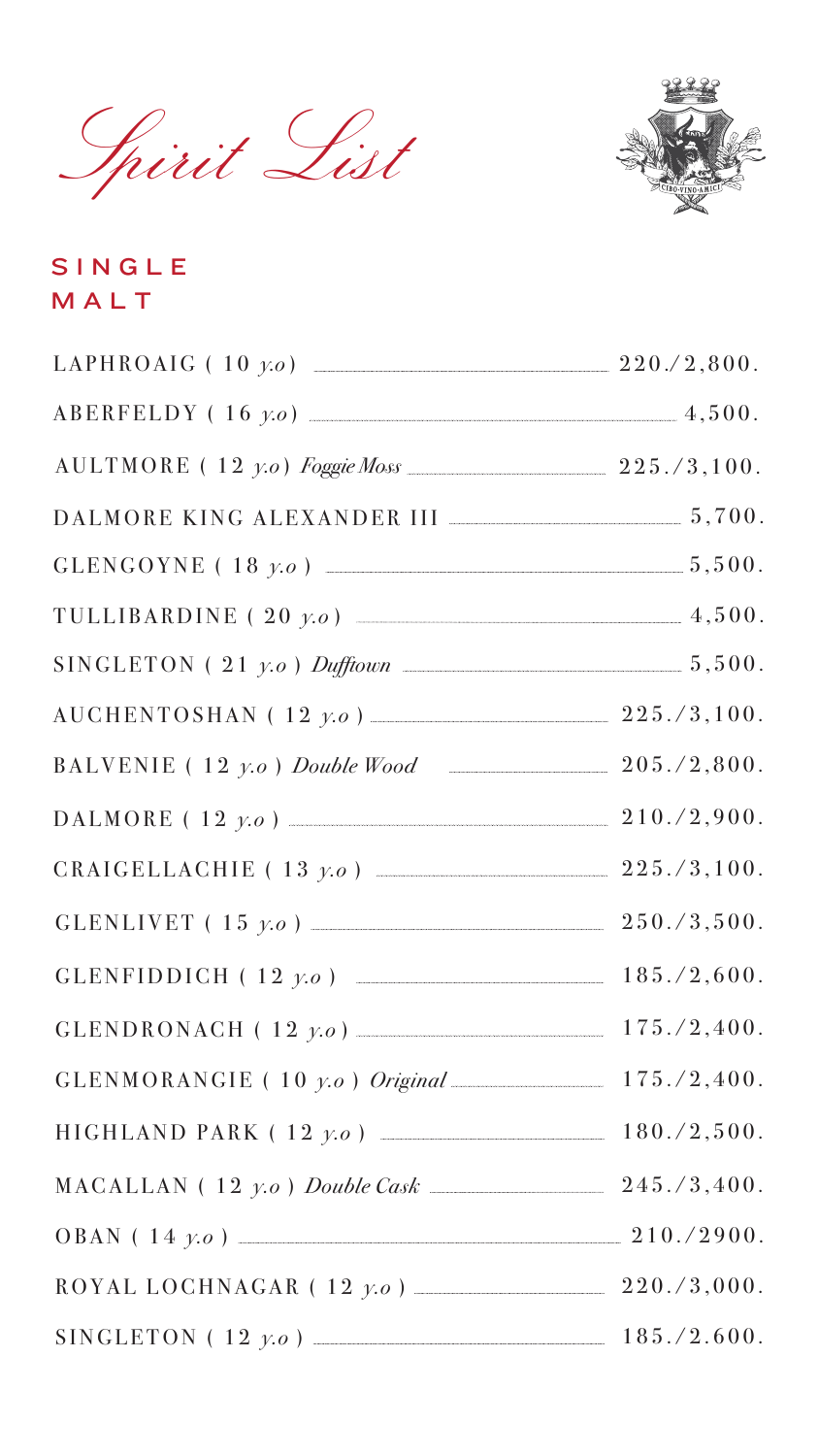### IRISH WHISK EY

### AMERICAN WHISKEY

| KNOB CREEK $(9 \text{ y.o.})$ | 115./1,600.    |
|-------------------------------|----------------|
| JACK DANIEL'S                 | 115./1,600.    |
| COLONEL E.H. TAYLOR           | 180./2,500.    |
| BUFFALO TRACE                 | 120./1,700.    |
| MAKER'S MARK                  | 120. / 1, 700. |

| JAMESON |                      | 115./1,600. |
|---------|----------------------|-------------|
|         | JAMESON BLACK BARREL | 140./1.900. |
|         | TEELING SMALL BATCH  | 110./1,500. |

| TEELING SINGLE MALT              | 155./2,100. |
|----------------------------------|-------------|
| BUSHMILLS BLACK BUSH 115./1,600. |             |
| BLENDED<br>SCOTCH                |             |
| CHIVAS MIZUNARA $160./2,200.$    |             |
| MONKEY SHOULDER MONKEY SHOULDER  | 150./2,000. |
|                                  | 150./2,000. |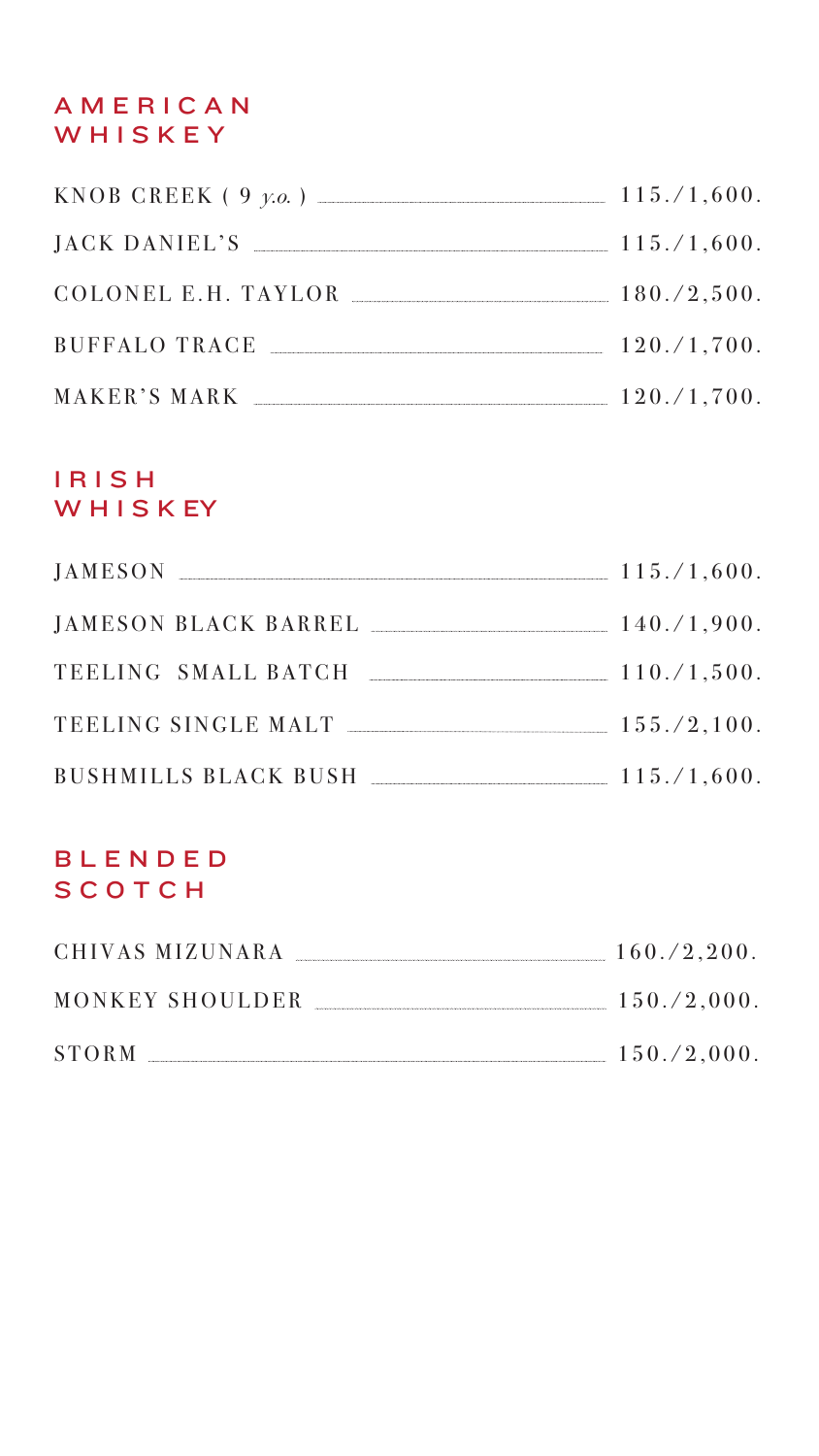# GIN

| ROKU              | 135./1,900.    |
|-------------------|----------------|
| <b>SIPSMITH</b>   | 120. / 1, 700. |
| <b>HENDRICK'S</b> | 150./2,000.    |
| KAJA              | 105./1,400.    |

#### R U M

# T E Q U I L A

| BACARDI GOLD             | 100./1,300. |
|--------------------------|-------------|
| KRAKEN BLACK SPICED RUM  | 110./1,500. |
| PLANTATION DARK ORIGINAL | 100./1,300. |

| $SIERRA ANTIGUO BLANCO$ $105./1,400.$ |                |
|---------------------------------------|----------------|
| AVION RESERVA 44 EXTRA ANEJO          |                |
| PATRÓN SILVER                         | 160./2,200.    |
| $\rm{DOM~JULIO~1942}$ $\sim$          |                |
| ESPOLÒN REPOSADO                      | 120. / 1, 700. |

## VODKA

| <b>BELVEDERE</b> | $130./1,800$ .   |
|------------------|------------------|
| HAKU             | $-120.71,700.$   |
| GREY GOOSE       | 135./1.900.      |
| TITO'S           | $-115. / 1,600.$ |